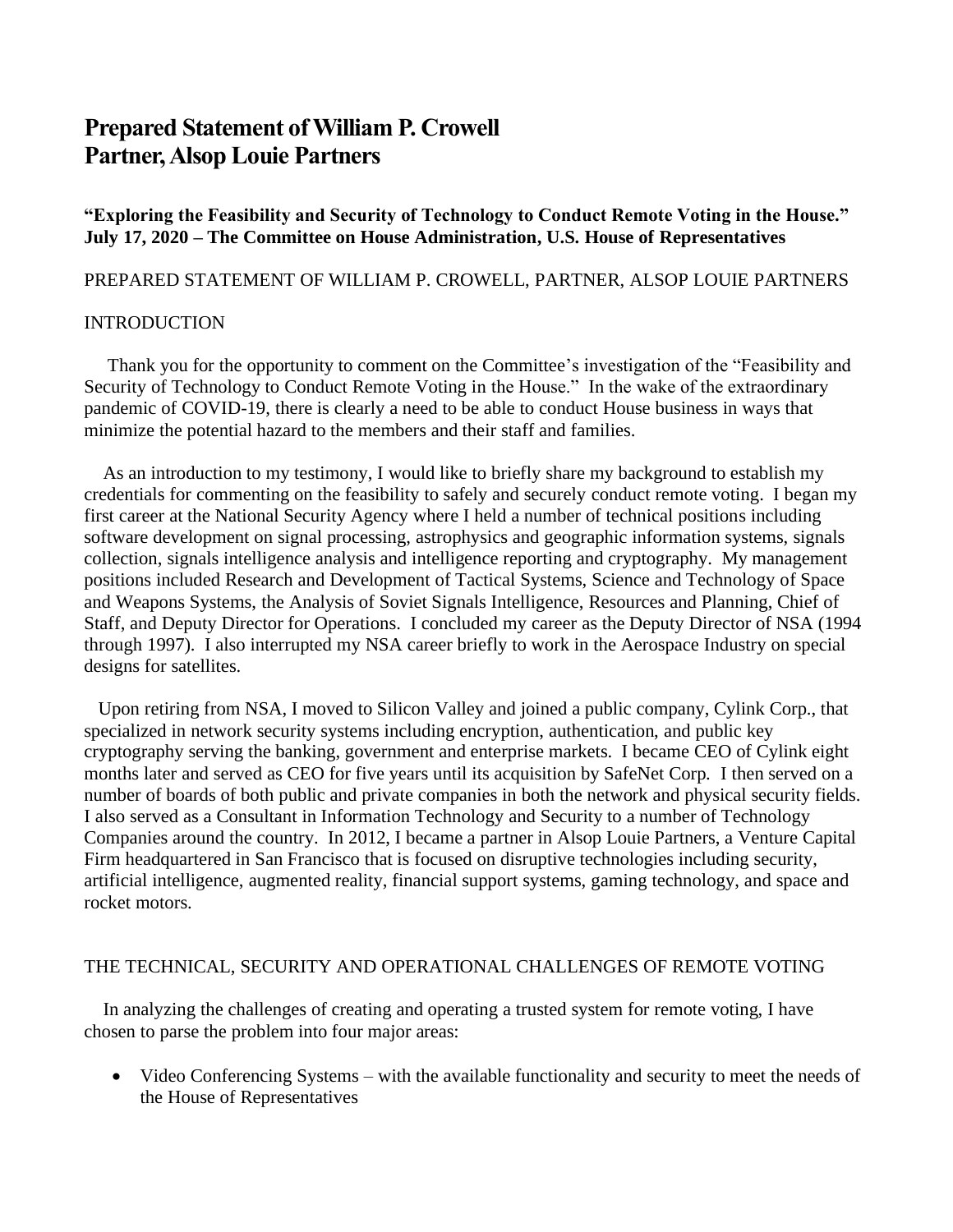- Voting Systems with the required functionality and security to carry out the legal obligations of the Constitution, Existing Legislative Authorities, House Rules and the needs of the people that you serve
- Technical Issues including available connectivity, operating capacity, security systems (including end to end encryption and multifactor authentication), and auditing of legally mandated records of proceedings, storage of documents and the ability to support litigation
- Funding adequate funding authority to acquire, maintain, operate, and certify the system that is deployed

#### VIDEO CONFERENCING SYSTEMS

 A quick search of the Web for video conferencing software turns up more than 70 different systems that are commercially available. They vary widely in features and functions as well as the level of security that they provide. In addition, there are several fully integrated hardware systems that are dedicated video conferencing systems. Only a very few have end to end encryption and none are certified for classified information. Also, very few are able to interoperate with other similar systems, so once chosen you are locked into that particular system and functionality. Among the many different systems there are only about a dozen products that are well known recognized brands, but many of them were either developed outside the United States or have considerable operating and support coming from outside the U.S., which raises extra concerns about their security and reliability. Also, since COVID-19 has significantly increased the use of video conferencing, a number of these systems have been subjected to cyber attacks, underscoring the lack of cyber resilience of this method of staying connected.

 Some of the leaders in the video conferencing systems field that are in wide use for virtual meetings and are full featured are: Microsoft Teams, Cisco WebEx, Google Meet, Zoom, Amazon Chime, BlueJeans (by Verizon), Adobe Connect, and GoToMeeting (by LogMeIn). One company, Wickr [\(https://wickr.com](https://wickr.com/) ), offers video, audio, document sharing and secure archiving with automated enforcement of data retention policies, all with strong authentication, encryption and audit, but it is not purpose built for legislative processes. (Disclosure: My venture capital firm, Alsop Louie Partners, is an investor in Wickr.)

#### VOTING SYSTEMS

 During this COVID-19 pandemic at least twenty-four State legislative bodies have embraced various approaches to both remote voting and remote hearings. No common approaches or standards have been adopted although there has been wide adoption of a number of video teleconferencing systems as means of conducting remote hearings and the use of video streaming over the Internet to provide for public participation and transparency.

 A wide variety of techniques have been used as voting platforms. In some cases, very low-tech means have been used for the voting, such as proxy appointments from a remote member to a member present in the chambers. Email has also been used to record votes, but it is very cumbersome, does not adapt well to the clerk management of the workflow and processes and is largely not a secure means of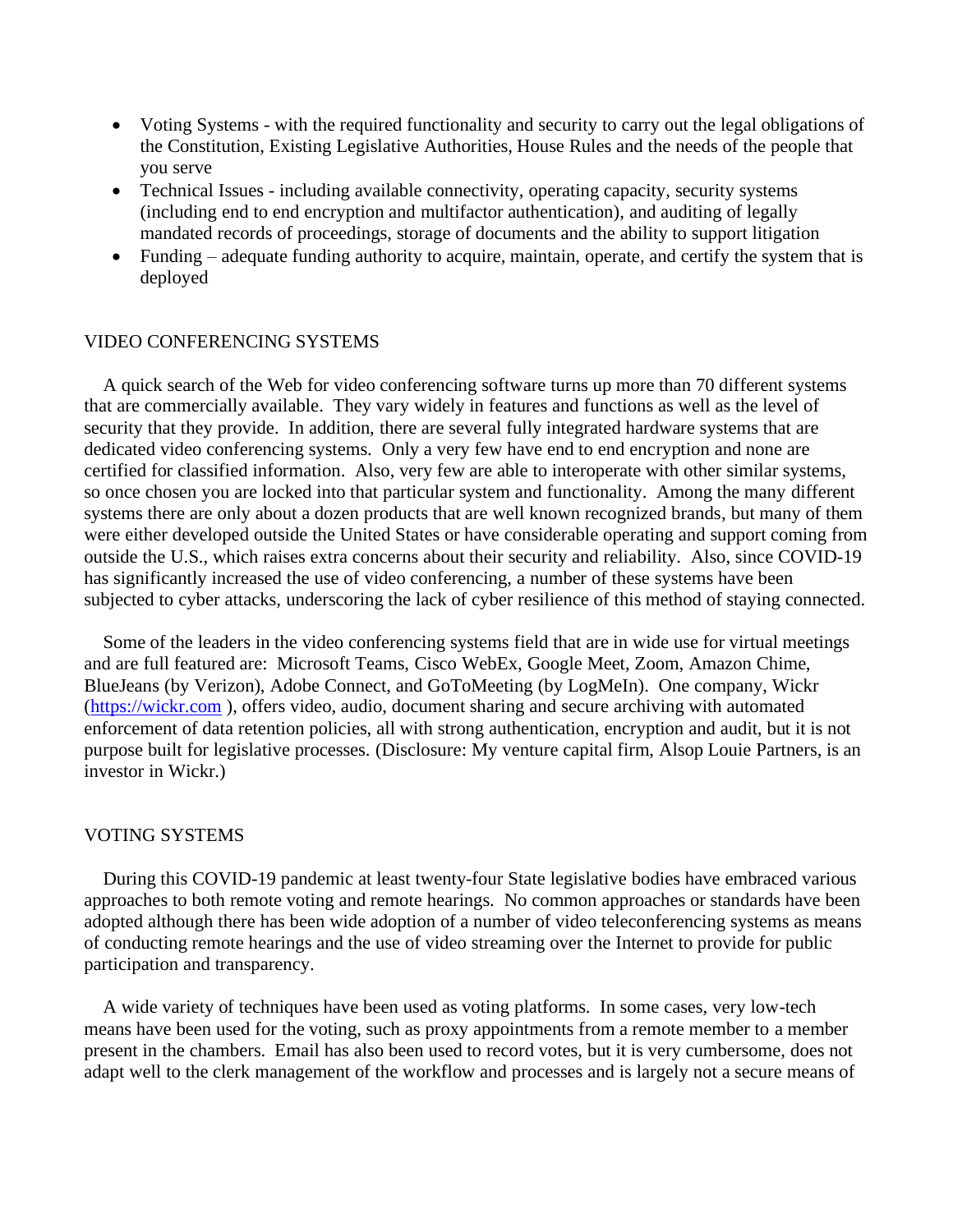recording votes. A few states have tried to use the Chat function of Video Conferencing Systems, but those have largely failed.

 The most attractive technical solution for remote voting is a purpose-built software package that incorporates all of the attributes associated with the Congressional process including Committee Management, Remote Hearings, Document/Bill markup and archiving, public access to proceedings and recorded votes, and, of course, Remote Voting. Because of the sensitivity of some of the Congressional processes, such a system should also incorporate a number of security features as well to include two factor authentication, end to end strong and certified encryption and immutable logs of all votes, documents and actions. The system should be integrated with many of the video teleconferencing systems that are already in wide use by members and as much as possible mimic the existing processes associated with in person Congressional voting processes.

 There are a large number of software applications that provide remote/online voting for organizations, but very few of them are designed around legislative processes. They are primarily aimed at nonprofits, companies, unions, churches and many other organizations that have voting processes in place to conduct their business. Some are also used for online surveys and internal communications with employees. Two companies appear to have launched "purpose built" systems for use by legislative bodies and that incorporate end to end encryption, authentication and verification of the votes: Markup [\(https://markup.law/](https://markup.law/)) and Tallan [\(https://tallan.com](https://tallan.com/)). Both can be integrated with the leading video conferencing systems. Other companies have solutions that can be used for remote voting but lack some of the security and process features in their present form.

#### TECHNICAL ISSUES

 As with many software applications in the market, there can be technical issues that limit or interfere with their successful use. First on that list is the fact that members and staff do not all use the same device(s) either in their Districts or on the road. Accommodating all of the available devices can be technically challenging, particularly for a small population of users. In addition, the internet service providers (ISP's) in their Districts provide differing levels of performance. Wi-Fi and Ethernet connections can be problematic in some regions of the country and disruption of services are not uncommon.

 Security issues are one of the most pervasive technical issues in the digital age. Specifically, multifactor authentication, end to end encryption, and verification or audit of all of the votes, documents, and proceedings must not only be present in the solution, but be accredited or certified to work as specified. Today, cyber attacks are an hourly and daily fact and many of them are successful against well designed, but flawed product implementation or use. These attacks have become commonplace and carried out by nation states, criminal, hacktivists, as well as hackers just seeking the thrill of successful attacks. A remote voting system must be resilient against all of these bad actors, particularly nation states seeking to disrupt our democratic processes. This presents a real need for initial certification in an area where there are few standards and continued testing throughout the useful life of the system.